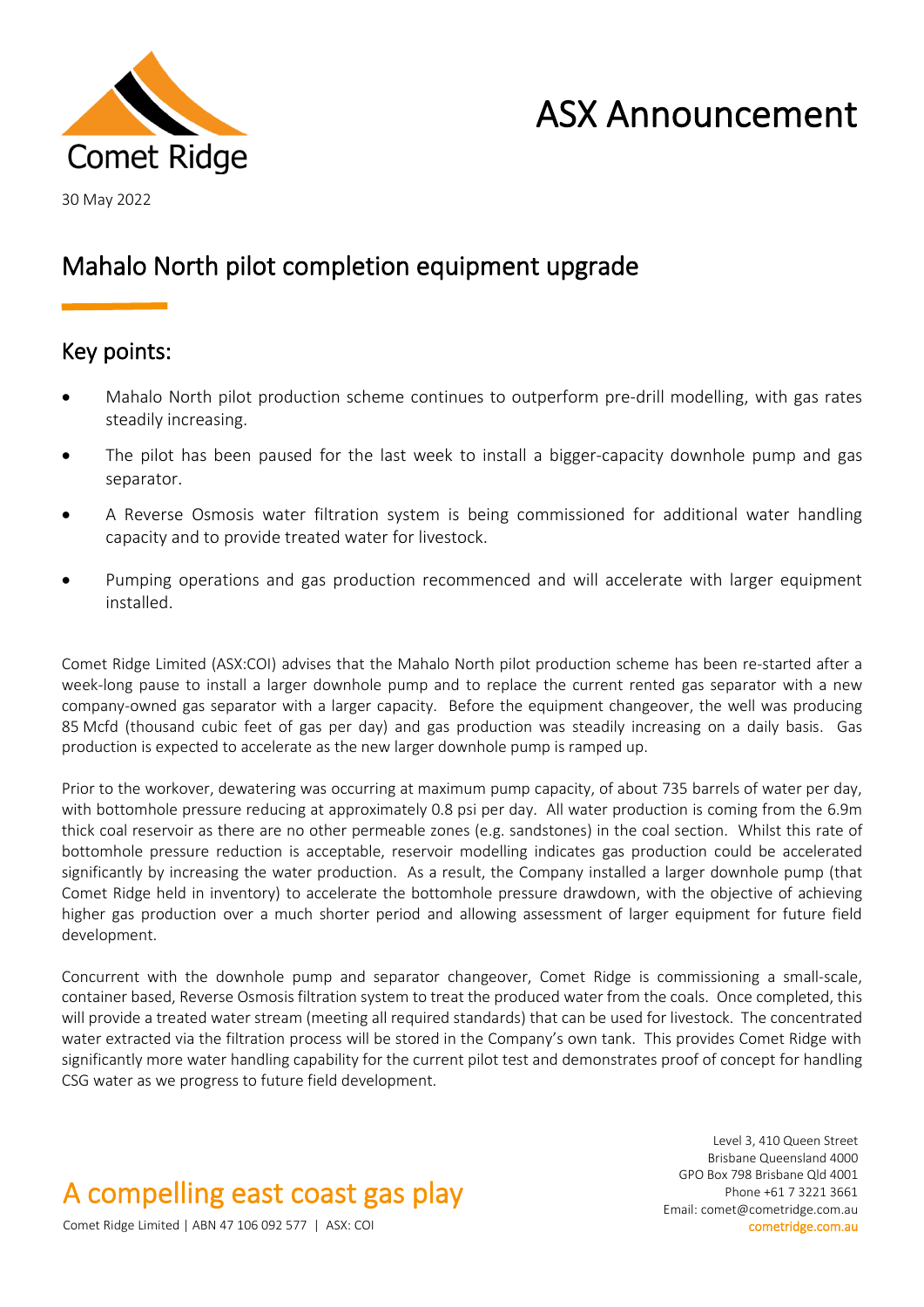

The graph below shows the bottomhole pressure trend up to the date of the workover and also the commencement of gas production. It also shows the forecast bottomhole pressure reduction with the larger pump operating over the next two months at a higher drawdown rate. Comet Ridge's modelling suggests the well is draining a much larger area than originally modelled, indicating that future development wells in this area could be spaced further apart, thus improving project economics.



Note 1: Bottomhole pressure increased briefly after critical desorption pressure was reached, as adjustments were made to pump speed and the original (rented) gas separator was prepared to come on-line.

Note 2: Repair of a back pressure valve (pump maintained at low speed whilst gas separator was isolated for repair).

Note 3: Commencement of workover to install larger downhole pump, new gas separator and Reverse Osmosis water filtration system.

Comet Ridge Managing Director, Tor McCaul said "We are very happy with the performance of the pilot well. Critical desorption pressure was achieved very close to our internal modelling, with gas production commencing and then increasing steadily on a daily basis. The subsurface and production data available to date indicates this is a very productive well. Allowing the original downhole pump to continue to operate was considered a viable option, but by installing equipment with greater capacity we will reach the production potential of the well faster and can better assess equipment requirements for future development scenarios."

Following the recommencement of pumping operations on 26 May, the new larger pump is being progressively increased in speed with gas production recommencing the following day as anticipated.

Comet Ridge will continue to provide regular market updates as the production test continues.